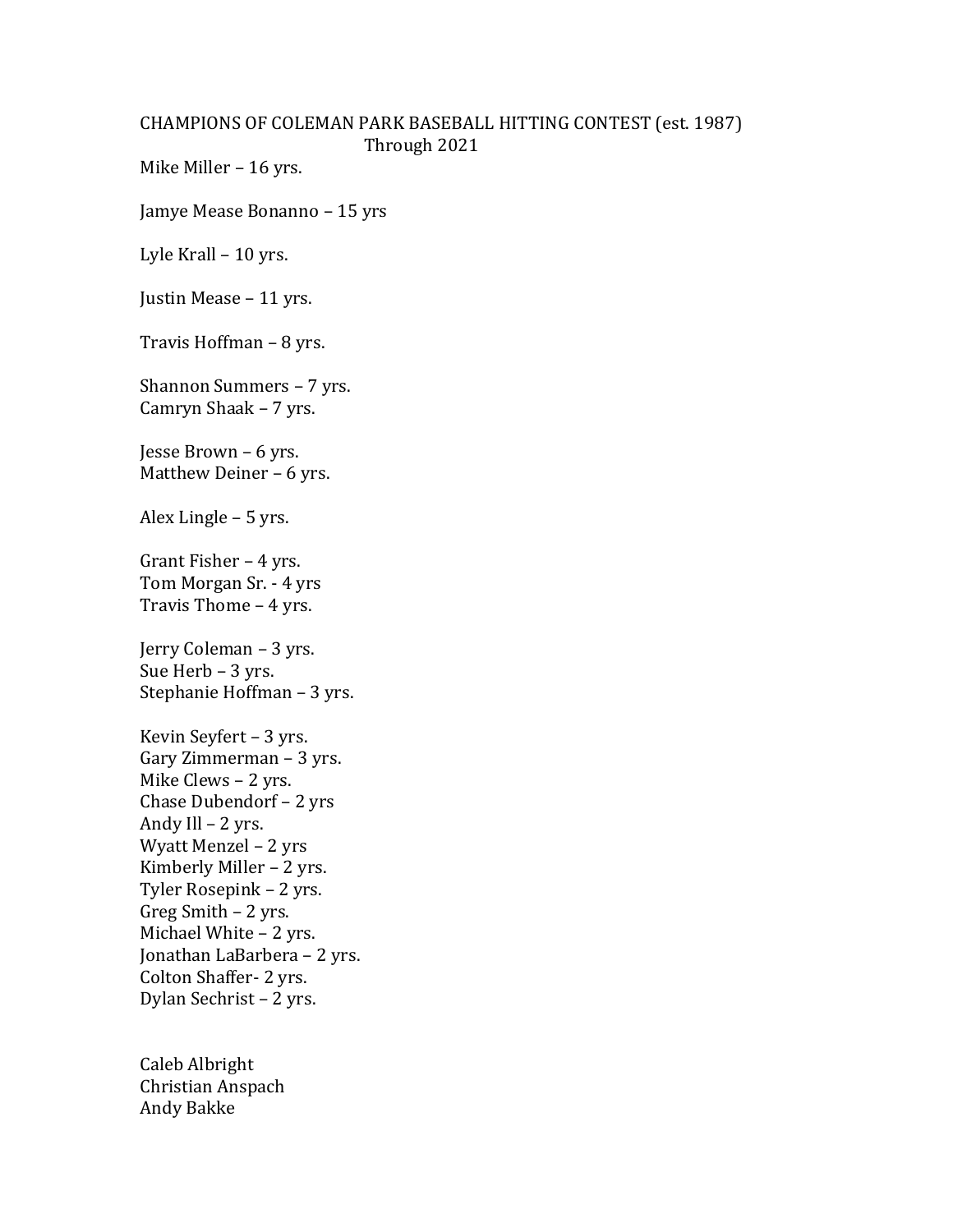Nick Bechtold Trevor Binner Jarod Boger Jon Boger Jeff Brandt Ron Brewer Tom Clews George Daubert III Korie Dechert Travis Dunlap Nathan Erickson Fawn Gaidos Dallas George Bill Georgelis Brian Gogets John Guth David Herzog Cody Hostetter Rebekah Houser Justin Kern Brandon Kirsch Christine Kirsch Greg Kirsch Cody Kissinger Brandon Klinger Lon Krall Kevin Kreider Will Lane Casey Long Jason Lymaster Karyn Miller Janelle Mrakovich Linda Nace Lorraine Ollar Andy Paine Tina Peffley \* Dennis Petruska Cody Phillips Brandi Potts Brittani Potts Dillon Raker Sean Reb Kyle Redinger Tyler Reed Mark Rothermel Allen Schneck III